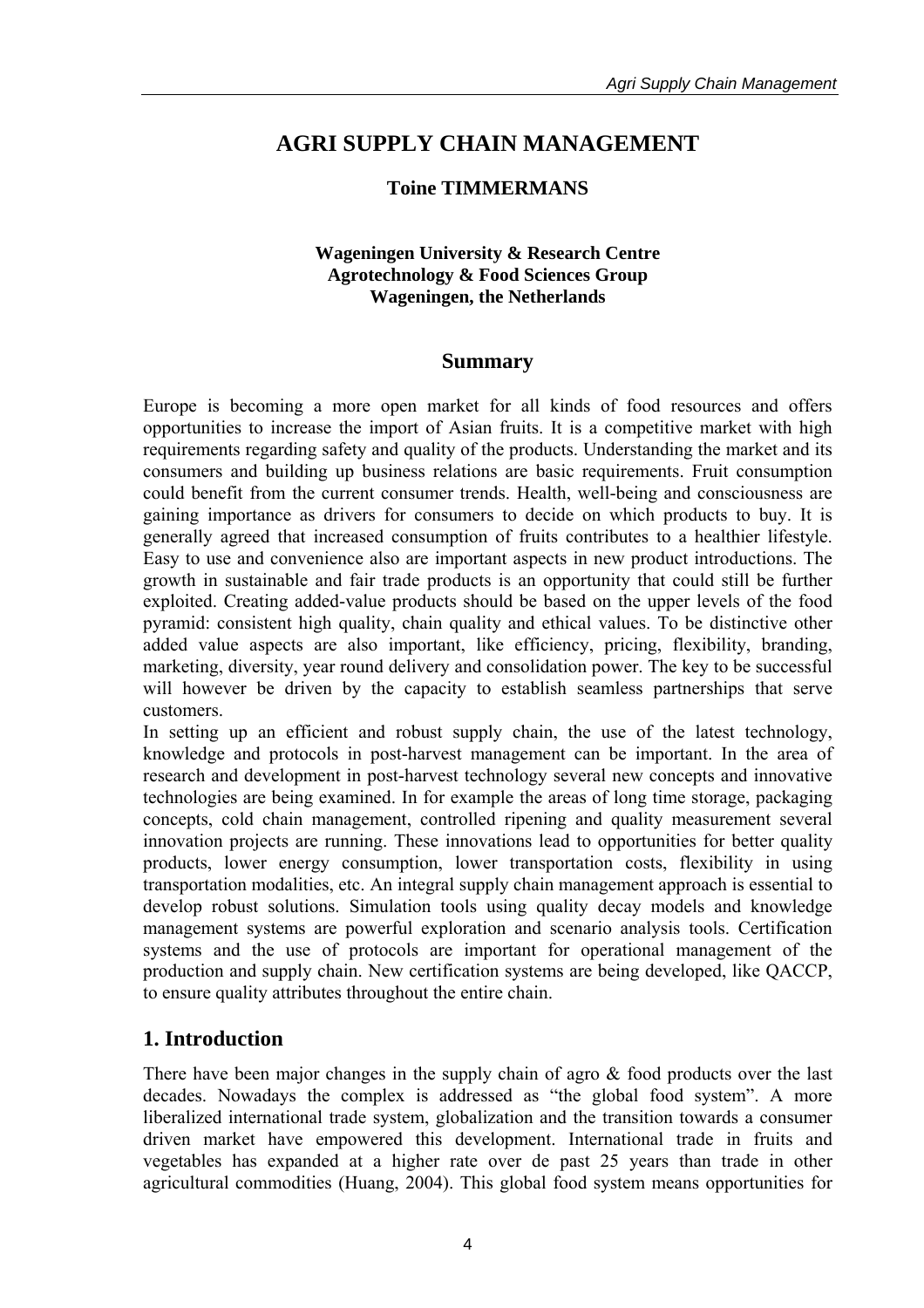further growth of the import of Asian fruits in Europe. This will not be an easy challenge; world wide competition in fruit supply is high. Understanding the market and its consumers and building up business relations are basic requirements. There can be only profitable business for those who meet the high demands for quality and safety of the products. Furthermore in specific consumer segments other added-value concepts are needed, like healthy convenient products produced in a sustainable manner. Since chain performance is important to be competitive, the supply chain needs to be organised is an effective and efficient way. The use of state of the art post-harvest technology and supply chain management concepts contributes to "making the difference".

This paper is written from a European perspective, and in some cases addressing the specific situation in the Netherlands. In the first part of the paper attention is given to characteristics of the European market. Also the main trends and drivers for consumers and society are addressed. The opportunities and challenges for increased consumption of imported fruits are described. Second part of this paper focuses on recent developments in post harvest technology and supply chain management for fresh produce.

One of the major developments in the worldwide transport is the increase of the volume in reefer container transport of perishable products. For fruits like apple, citrus, banana, avocado, mango and melon overseas container shipment is the standard manner of long distance transport. Because of technological innovations in combination with the integral development approach several products have been added to the list of products that can be transported by ship instead of by airplane. Other reasons for shift to container transport are the higher costs for air trade because of high energy prices, the consolidation in logistics and more contracts based delivery. And who would have thought ten years ago that flowers like tulips and even cut roses could be transported transatlantic with a reefer container?

The Netherlands has a strong tradition in the agro  $\&$  food business. Activities are in the total chain, with strong activities in breeding, processing and trading. For some products the Netherlands has a leading position in the global trade: 84 % of all flowers and 83% of all flower bulbs are traded via this country. The main ports Rotterdam harbour and Schiphol airport serve as excellent bases for an orchestrating role in trade and logistics. They serve as a transit port for imported fresh produce from all over the world. The Netherlands also has a strong tradition in education, business training and research in the agro&food area. Wageningen-UR is an international knowledge institution, with about 6000 research staff members and over 9000 students.

# **2. Characteristics of the European Food Market**

The EU is the leading destination as well as source of supply in the global fruit and vegetable trade. During 1999-2001 the EU countries accounted for nearly half of the world's imports and over 40 percent of the exports. Though the EU is importing almost one-third of its fresh fruit imports from the banana-exporting and Southern Hemisphere countries, the imports from Asia is low: 0.5% of the fresh fruits, 3.3% of the fruit and vegetable juices (Huang, 2004). The European agro-food industry itself is a leading global exporter and it affords significant added value and offers scope for growth within new EU Member States, development of regional economies and exploitation of cultural diversity and tradition.

Two key factors play an important role in the changing food market place in Europe. Firstly economic development, movement from an industrial economy to a service economy,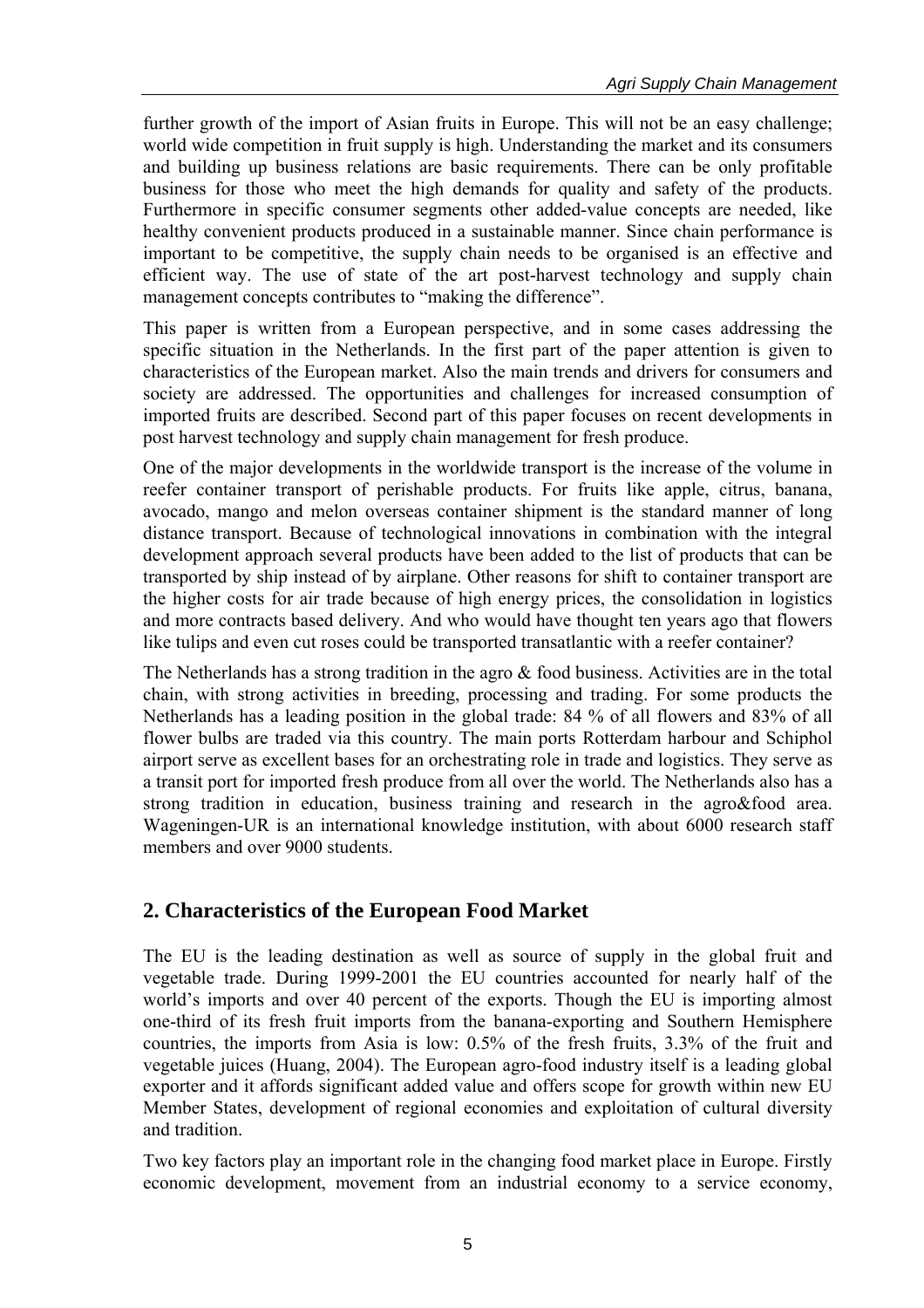brings with it new employment patterns, time-usage attributes, consumer segmentation and eating habits, all of which exert an impact on food consumption. Secondly, consumer evolution and awareness has turned a somewhat predictable body of consumers into small groups, each requiring that their own agenda and behavioural patterns (which are both more selective and less predictable) can be met by the market (ETP, 2005). This is included in consumer related trends like individualisation, demographic trends (more elderly people, smaller households, higher level of income), more focus on ethics and values, new ways of communication (less persuasive with traditional marketing campaigns), and consumer concern (food safety, food terrorism, GMO). In an updated version of the food pyramid, derived from the Maslow pyramid, bottom-line are availability, food safety and a minimum threshold for food quality. All food products should comply with these criteria. Next is added value on supreme food quality. On top is chain quality (transparency, trust, and image) and "ethical value" at the top of the pyramid (animal welfare, planet, people, organic and fair trade) (source: Ahold).

Product innovation is seen as the solution to meet with the changing consumer demands. The preferences of consumers for quality, convenience, diversity and health, and their justifiable expectations of safety, ethics and sustainable food production serve to highlight the opportunities for innovations (ETP, 2005). The fruit sector in the Netherlands is trade oriented, with the main opportunities in fresh and convenience product development. The Dutch fruit sector however is relative conservative with regards to product innovation (Timmermans, 2006). The grower-association Fruitmasters is calling on the sector to innovate with new products that connect with perception and lifestyle of consumer segments (Fruitmasters, 2006). Since consumer trends and preference for foods differ between countries and regions in Europe, local variations in product introduction are needed.

The growing power of retail organisations in Europe has an effect on the total supply chain. And retail is forcing requirements backwards to every single link in the chain. In Europe today only 90 large retail organisations are responsible for supplying most of the food that European consumers can buy in the supermarket. They will further control the quality management of the total chain and keep on putting pressure on achieving more efficiency in the chain. The amount of private labelled products has increased recently; the consumer is not willing to pay a high premium price for A-brand products. In Europe today, 40% of packaged foods have supermarket names rather than manufacturer labels (Bell, 2006). To be able to guarantee quality and safety of products several procedures have been installed, like HACCP, EurepGAP, GMP and recently the General Food Law (traceability). This has led to the overall perception, by consumers, government agencies and chain actors, that our food has never been as save as it is today. The first signs are visible that attention from the governmental agencies is shifting from safety only to also food quality aspects. Some retail and purchase organisations, also in the discount segment, are setting higher standards then obligatorily to be distinctive towards consumers.

One of the undesirable side effects of the transition towards a consumer driven food chain is the inefficiency in the supply chain resulting in huge product losses: spoilage. Rough estimates are that in developed countries 45-50% of the total fresh product volumes end up in the waste stream, mainly because of quality deterioration. Estimates are that in retail and food service 5-6% of the total volume of fresh products is subject to spoilage. For some of the recent fresh product innovations, like fresh-cut vegetables and fruit salads spoilage percentages can be as high as 15%. Quite alarming are the spoilage figures for the consumer segment. In the Netherlands an average household spills 10-15% of the fresh food, about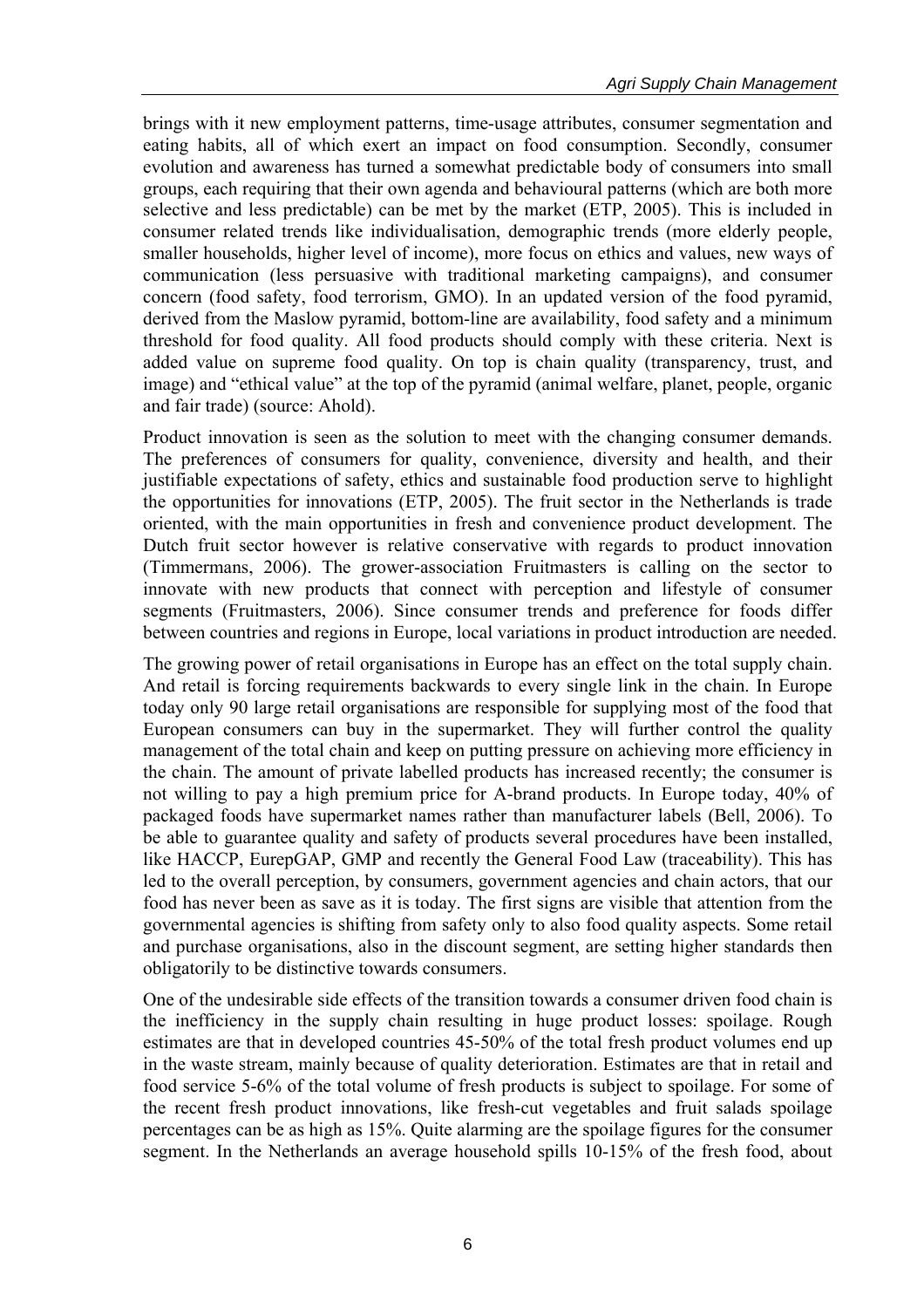165kg a year. The spoiled products consisting of unused products (27%), leftovers of opened products (48%) and rest of prepared meals (25%) (Milieu Centraal, 2001).

Further vertical integration of the food chain is needed to get closer to the customer and become more responsive to their needs. Retailers will be more integrated with their suppliers, and suppliers must become more integrated with the farmers. The time between identifying a consumer demand and being able to grow, process, and put it on the shelf needs to be much shorter. This means that chain actors will work more as partners than competitors. And because of the more integral approach, the increased transparency and thrust between actors, efficiency can also be improved. And issues like spoilage in the chain up to the consumer can be better controlled and reduced dramatically with an integral approach. In the Netherlands currently a consortium of retailers, food service companies, suppliers, producers and enabling technology suppliers is working on reduction of spoilage in an initiative called "Fresh on Demand". Global success will be driven by the capacity to establish seamless partnerships that serve customers (Bell, 2006). The real challenge for the future is the transition to get from transaction to trust.

# **3. Consumer Trends**

## **3.1 Major Trends**

The major drivers for innovation in food products in Europe are health (16%) and wellbeing (12%) (CIAA, 2004). Other important drivers are easy-to-use and price. In the evaluation of the top-20 of the most successful food introductions in the Netherlands over the last 4 years show that health is gaining importance, while well-being also scores high (source: IRI). Ethical values/conscience and "on-the-go" are believed to be two drivers that are gaining importance. There is an increasing societal awareness of the opportunities to improve the quality of life through healthy eating and of the contribution that sustainable production can make to improvement of the overall environment (ETP, 2005). The trend that people tend to get heavier in developed countries (obesity) supports the healthy choice. Product introductions that score on a combination of drivers have a better change of being successful.

## **3.2 Effects on Fruit Consumption**

Low fruit and vegetable intake is currently among the top 10 selected risk factors for global mortality (WHO, 2002). European consumers tend to trust fruits and vegetables without any doubt. Despite of this, fruit and vegetable consumption in many European countries is below the recommended daily intake. A recent elaborate survey in the Netherlands on eating habits showed that fruit and vegetables intake even decreased by 15 to 20% during the last 10 years and it is expected that this trend will continue over the coming years (RIVM, 2004). Similar trends are apparent in other EU countries. In recent years the issue of sustainability has been given much attention and increased amounts of products from organic or sustainable production systems have entered the market. This development has, however, not led to an overall increase in fruit consumption.

The different consumption patterns through Europe and the different behaviour of consumer subgroups may partly be explained by the different availability of high quality products and the socio-economic status. However, other cultural, behavioural and psychological factors of which we know almost nothing about may play an equally important role. These data are of major value for relating dietary habits with health and underwrite the importance of fruits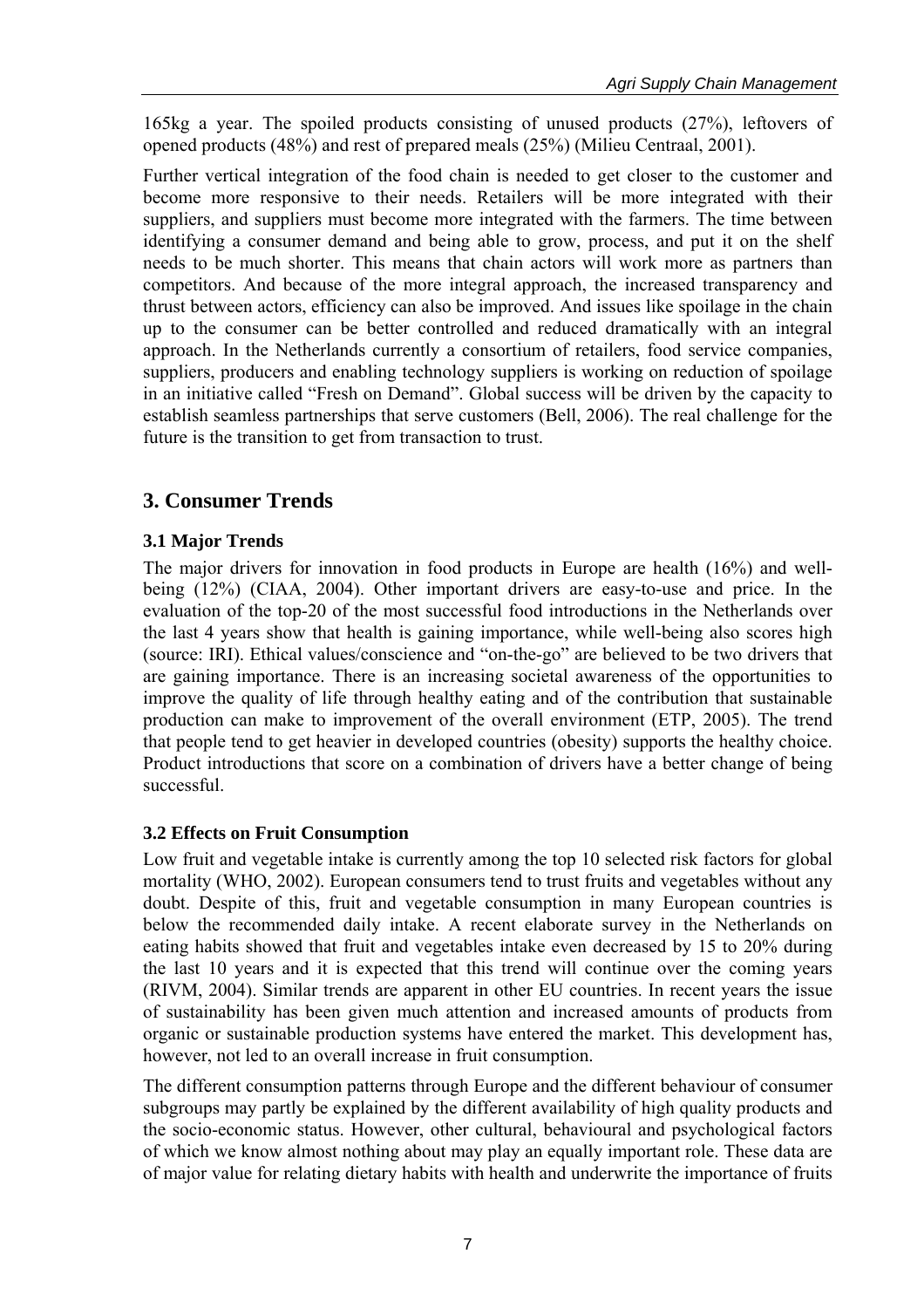and vegetables but do not give clear directions on possible strategies to increase consumption (Woltering, 2005).

The turnovers in both organic and fair-trade products have grown significantly in fruit products in the last ten years. Specifically the sales of organic tropical fruits are expending rapidly, especially organic bananas which are popular with consumers seeking organic and fair-trade products. There are large differences in sales of organic in different EU-countries; the average sales of organic fruits comprise only a few percents of the total sales (Organic Monitor, 2005). In non-organic produce there is a growing demand for residue-free products, in accordance with the trend for more sustainable production methods.

The first fair trade label was established on coffee by Max Havelaar in the Netherlands in 1988. Now there are 14 European countries, plus the USA, Canada and Japan that sell fair trade labelled products. The "Fair-trade" and "Max Havelaar" labels guarantee consumers that certain standards were met in the production and trade of the products where the labels appear. Fair trade certification guarantees not only fair prices, but also the principles of ethical purchasing. These principles include adherence to ILO agreements such as those banning child and slave labour, guaranteeing a safe workplace and the right to unionise, adherence to the United Nations charter of human rights, a fair price that covers the cost of production and facilitates social development, and protection and conservation of the environment. The fair trade certification system also promotes long-term business relationships between buyers and sellers, and greater transparency throughout the supply chain.

Many food producers have taken the initiative to introduce new products over the last years, trying to be successful with the translation of the consumer trends into product innovations. There has been a large growth in de fresh cut vegetable segment (healthy and convenient). Packed fresh cut fruits products have been introduced, but are not as diversified and voluminous yet. Ready to eat fruits (mango, avocado and pear) have been introduced, and are sold at premium price level. In some niche areas large growth percentages are perceived. For example the sales of blue berries in the Netherlands have grown with over 850% in 3 years time. Sales of raspberry have increased with over 250%. Both products fit in the healthy trend (vitamins, antioxidants) and are convenient to eat.

The most successful fruit innovations come from the processing industry. Two of the most successful product introductions in the Dutch consumer product market in the last few years are the "Breaker" and "Fruit2day". Both products contain (processed) fruit. The "Breaker" is a combination of yoghurt and fruits in a flexible bag. The "Fruit2day" is a bottle with printed fruits design that contains the same ingredients as two pieces of fruits. It flirts with the slogan: "two ounces of veggies and 2 pieces of fruit a day keeps the doctor away". The reasons for their success are the combination of multiple consumer requirements: "healthy", "easy to use" and "on the go". As a result of their success, the two most successful product introduction in 2005 are another combination of dairy and fruit (Mona boordevol) and Knorr Vie: a small bottle containing processed fruits and vegetables. Behind all these products are A-brand companies: Royal Friesland Foods, Hero, Campina and Unilever. A strong marketing effort to promote their products is an important reason for success.

#### **3.3 Opportunities and Challenges for Tropical Fruit**

The previous chapters showed that there could be reason to be optimistic about the opportunities to increase fruit consumption. Health and well-being, but also consciousness offer opportunities. It is generally agreed that increased consumption of fruits greatly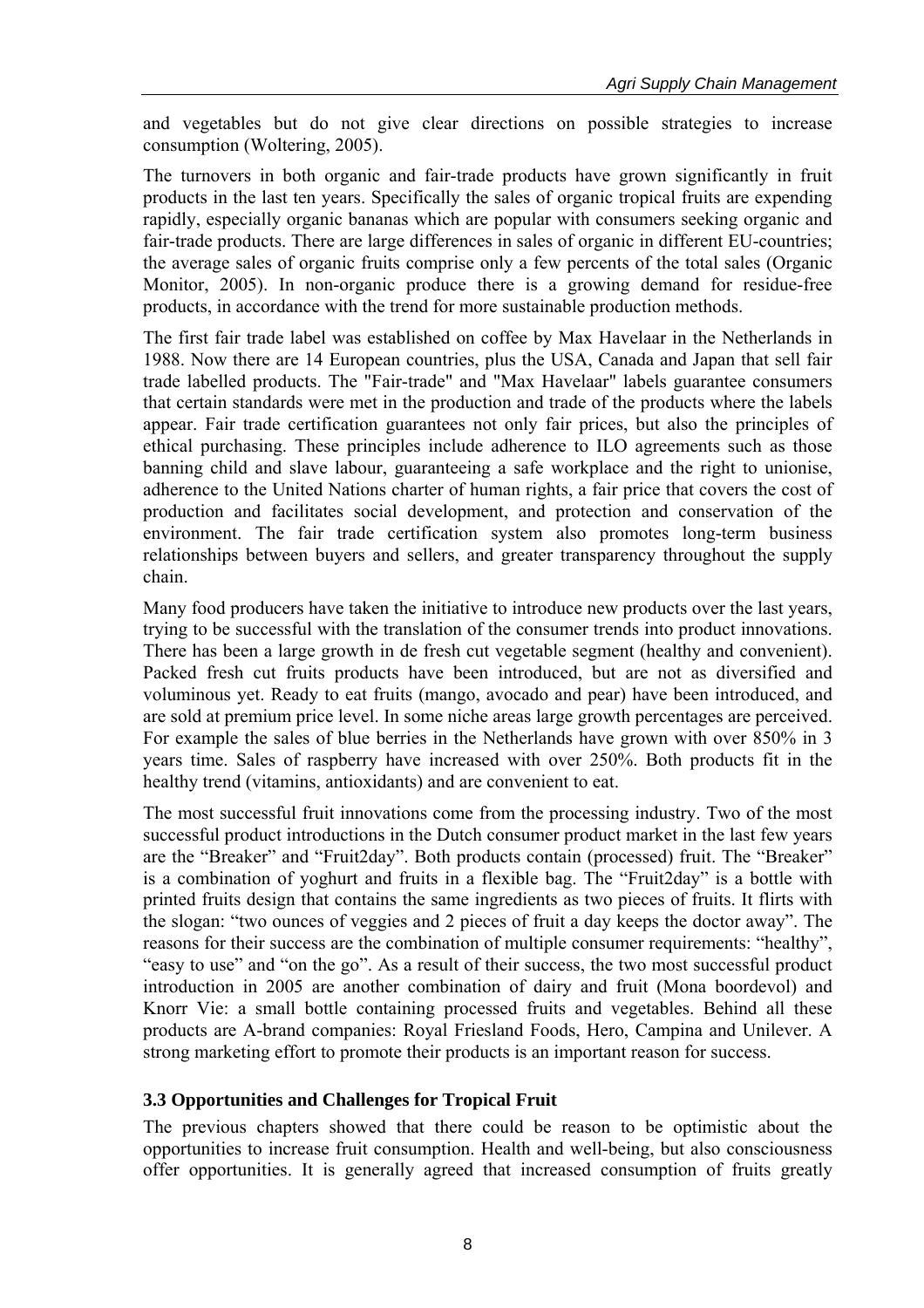contributes to a healthier lifestyle. Easy to use and convenience is something that need to be kept in mind when developing or introducing new products. Consuming fresh products needs to become more attractive and trendy. The growth in sustainable and fair trade products is also an opportunity that could still be further exploited. Creating added-value products and marketing will be important. Added-value can also be based on the different levels of the food pyramid: consistent high quality, chain quality and ethical values.

Food tastes are still very local even though production capabilities are global. It is important to learn how to build global type production economies, yet to be able to market into countries where food tastes are local. One issue, for example, is simply packaging. Labelling requirements are different from country to country, so what people expect to see on packages also differs (Bell, 2006). Local endemic products, that are to some extend unknown to the European consumer, could be an opportunity. Since many people travel to other countries to feel the local culture and try the local food, this could lead to buying these products at home. Marketing and organising the supply chain to ensure good quality products are crucial aspects.

One of the results of the growing interest in sustainability can be the preference with specific consumer groups for products that have used less energy in transport. If in the product labelling the "foodmiles" will be introduced, this could lead to change in buying behaviour. Since tropical fruits can only be imported, it is more a matter of using the right transportation method, like reefer transport and to communicate about this.

# **4. Post Harvest Technology**

#### **4.1 Introduction**

In the area of post harvest technology still progress is made in extending the storability and shelf life of perishable products by improved and innovative technologies. Some relevant developments and research projects are described in this paragraph. The description of developments, techniques or innovations is not limited to the application of tropical fruit products. Issues and solutions for other fresh product can be an inspiration for the tropical fruit sector.

#### **4.2 Long term storage of fresh products**

The dynamic control system (DCS) is an interactive, patented storage concept, which can be regarded as the successor of the traditional controlled atmosphere (CA) storage for some commodities. Instead of using static, fixed set-points for gas conditions like in CA, the oxygen concentration in the DCS storage facility is controlled upon product response. When applying DCS, the oxygen concentration is slowly lowered until the product emits a stress signal. More specific, DCS uses an ethanol sensor to detect low level ethanol concentrations, the product of fermentation. DCS was initially applied for apples (variety Elstar). Experiments with Elstar show that apples are firmer after DCS storage and have a better colour retention compared with traditional CA. Furthermore, apples tend to develop less skin spots under DCS (Veltman, 2003). Based on these results on several Elstar storage locations in the Netherlands the DCS control system has been installed. Research and experiments with other products like ox-heart cabbage and soft fruits showed good storage results. For example a reduction of fungal growth in red currants has been shown after a storage period of 8 months.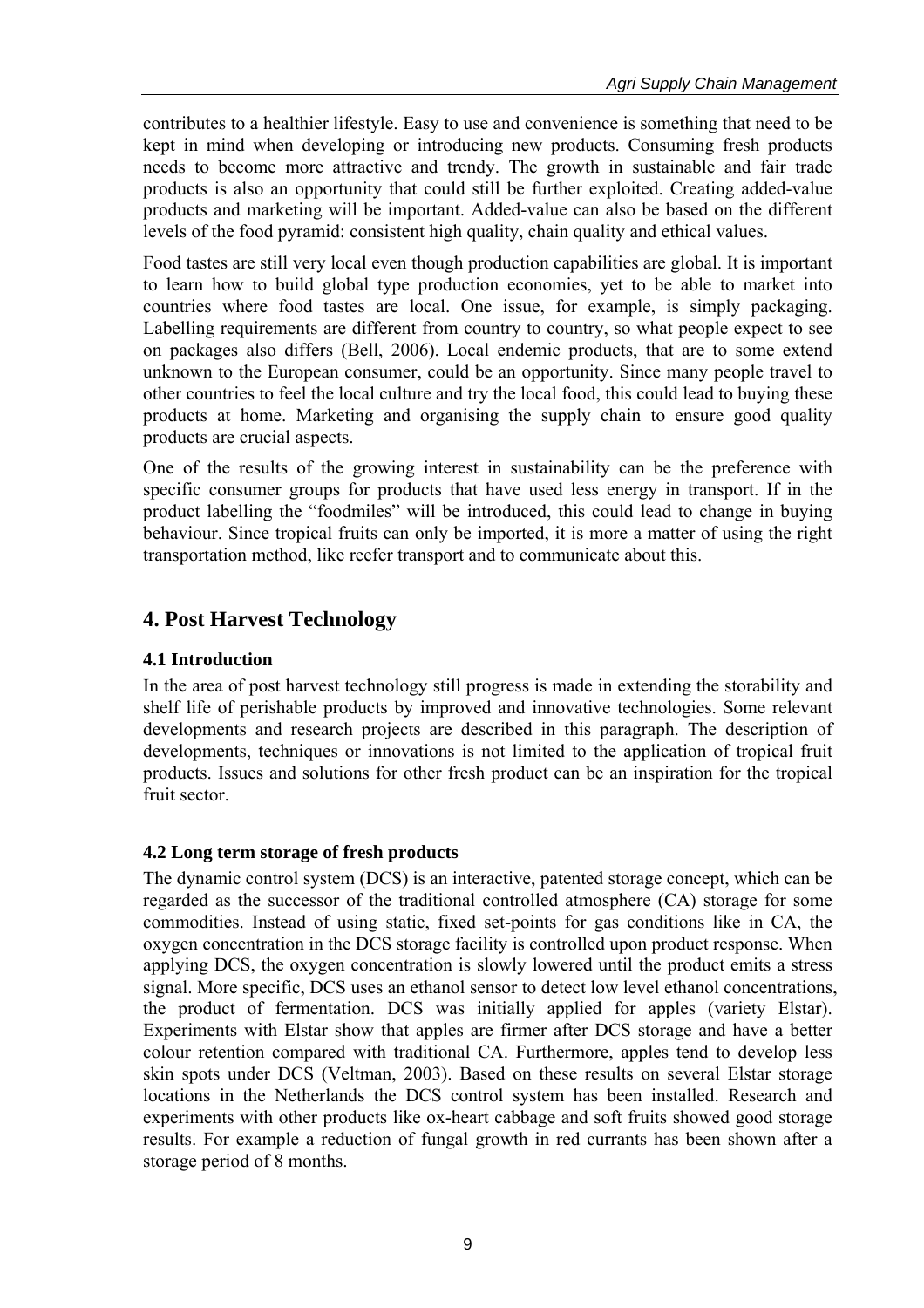A development of the last five years is the use of Smartfresh as an additive to improve post harvest quality during storage. The active component of Smartfresh is 1-MCP, which blocks the sensitivity of the product for ethylene and inhibits production of ethylene. Smartfresh is applied in damp phase in the storage room. It only needs a single application treatment in the storage room. Worldwide experiments and commercialisation have been started on several products, like apples (Europe and USA), avocado (South Africa), banana (USA and Europe), kiwi (Chile) and also vegetable products. In general Smartfresh gives for many products a better quality after storage, less spoilage, longer storability and improved consumer preference. Extensive registration procedures limit its direct worldwide application.

Another new technology that has potential to change the possible storability of fresh produce is the area of ultra fast cooling and freezing. For example the company Supachill developed a new patented technology to freeze vacuum packed products almost ten times as fast as with blast freezing methods. Cell walls and tissue are not broken down and texture, taste and colour are maintained (more info: www.supachillusa.com). The product after defrost is of a good quality, for many products consumer panels cannot identify difference between the fresh and the freeze-fresh product. For soft fruit, like strawberry, some tissuedegradation is visible. Most promising are applications for added-value products, like prepared fresh meals and expensive meats. This technology could have impact on the scale of global sourcing of semi-fresh products.

# **4.3 Packaging technology**

Packaging is important, and serves multiple functions: guide for usage and handling, marketing display and the information carrier for chain actors and consumer. Especially for fresh product the package protects the product against physical, chemical and biological decay. Longer shelf life can be achieved with optimal packaging. Still a lot of entire fruit products are on display in supermarkets with no packaging on item level. Products that have a limited shelf life, like pre-cut fruits, definitely benefit from packaging at item level during the whole chain, up to the consumption moment. In traditional packaging a plastic film is used to create a gas barrier, so optimal  $CO<sub>2</sub>, O<sub>2</sub>$  and  $H<sub>2</sub>O$  levels can be achieved at equilibrium stage. The gas diffusion characteristics of the film are product specific. In the last decennia for several products the concept of Modified Atmosphere (MA) packaging is applied. The initial gas atmosphere is actively created. Air is replaced by a new mixture of 'protective' gasses. These gasses delay product quality loss by preventing oxidation and microbial decay.

A new research area to improve the MA-concept is Active Packaging. The basic idea is that when required an active element is released in the packaging, which influences product quality by absorbing undesirable components or releasing desirable components. Application areas are:

- Controlling moisture and gas composition in the packaging
- Release of anti-microbial components
- Absorbance of ethylene (delaying ripening)
- Absorbance of 'off-flavours'
- Release of flavours

The market for packaging materials is very competitive. Therefore the price of the material is a key factor. Specifically for specific barrier films research is done by producers on e.g.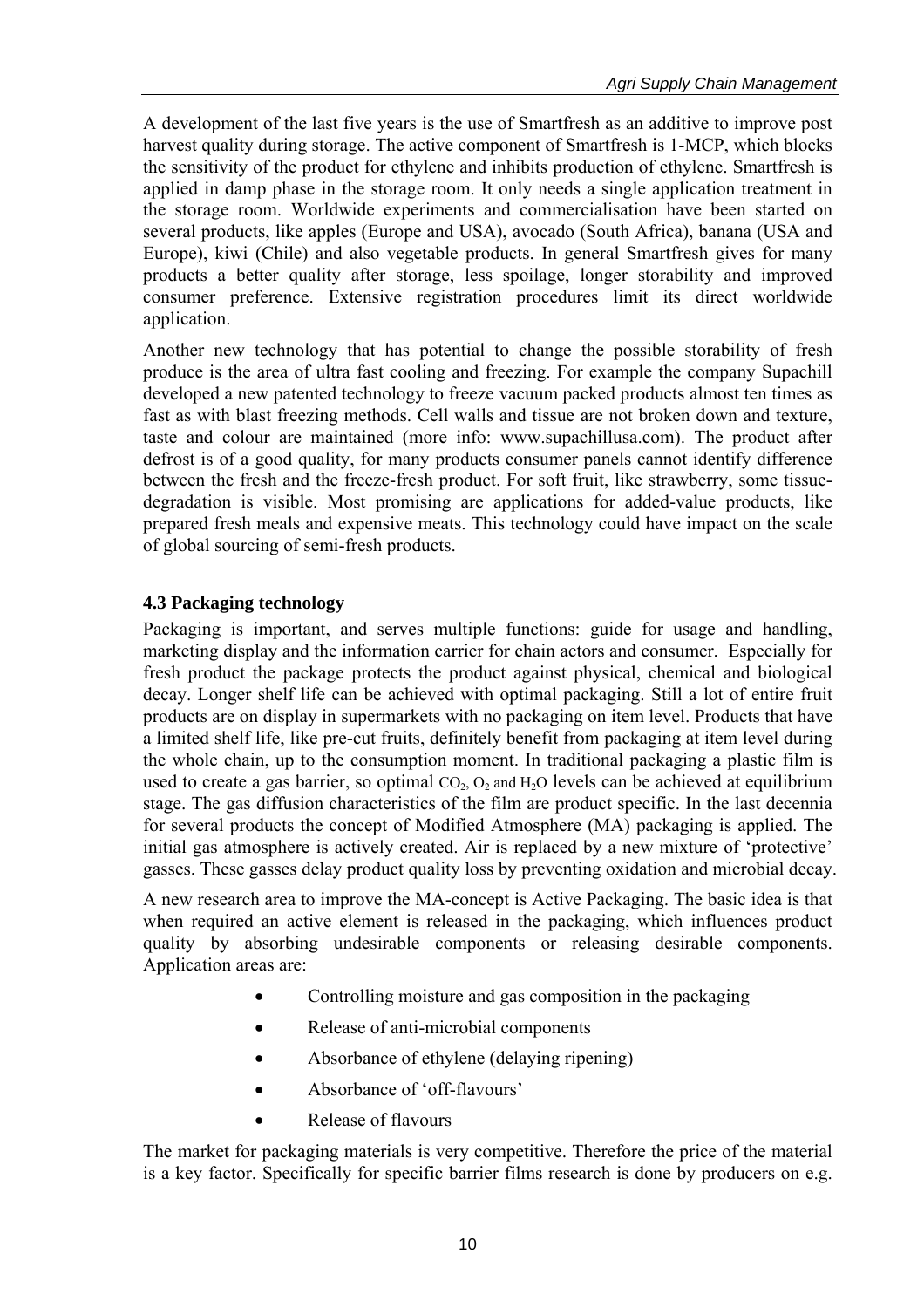new coating materials and nano clays. Current developments are seen in micro-perforated packages, where small micro-pores are made in the packaging films. The amount and size of the micro perforations is determined by the type of product and should be optimised for the actual respiration rate of the product. These efforts will result is cheaper specific barrier films. Also the speed and flexibility of packaging equipment will increase further.

For packaging of fresh products there is a trend to use more biodegradable packaging materials. The performance of the materials has improved the last few years (e.g. PLA based materials). The price performance ratio for barrier films is still far lower as with plastic films. The increased costs of oil-based resources for plastic films production helps to push introduction. Sustainable development is the main reason why biodegradable packaging materials are used. It is believed that a major collective effort is needed (from governments, producers and consumers) to achieve significant use.

# **4.4 Cold Chain Management**

In post harvest handling it is generally known that maintaining a low temperature, optimal for the commodity, is essential to maintain a good storability and shelf life. Less is known about the necessity and advantages of for example pre-cooling and the effects of short higher temperature intervals. Because of the trend for flexible and high-speed logistics the configuration of the chain needs to be optimised based on specific needs. In 2002 Wageningen-UR has executed a three year lasting project called "Keepability and Cooling of food horticultural crops". The Productboard for Horticulture financed the project and chain partners participated in the research activities. The case products were crops from Dutch origin: strawberry, peppers, tomato, chicory and lettuce.

The main research questions were:

- Is speed of logistics more effective than cooling?
- Where is the break-even point?
- What is the effect of slow cooling?
- What is the effect of temperature change and condensation?

The results of the project are in some cases different from current practice in the pre-cooling processes. Cooling is always needed. But there was no effect of fast pre-cooling of these products, as long as within 48 hours after harvesting the optimal temperature has been achieved. Also condensation has no effect on the quality. And temperature changes can be tolerated, as long as it falls within certain limits. The unavailability of cooling facilities in supermarkets has a disadvantageous effect on quality. These conclusions are only valid for produce with an acceptable initial quality. All products with low initial quality showed several product specific artefacts. The conclusion of the research project is that the initial post harvest quality is the most important factor. With bad product no sufficient treatment recipe for cooling is effective, resulting in spoilage (van den Boogaard, 2004). An essential tool for analysing the cold chain is technology to record and analyse the time-temperature profile during transport (info: www.e-faqts.com).

## **4.5 Energy efficient reefer transport**

Long distance transport of perishable products with a reefer container is using a factor 100 less energy per kg of product as with airline transport. Since large and increasing worldwide volumes of fresh agro-products are transported the total energy use is huge. About 30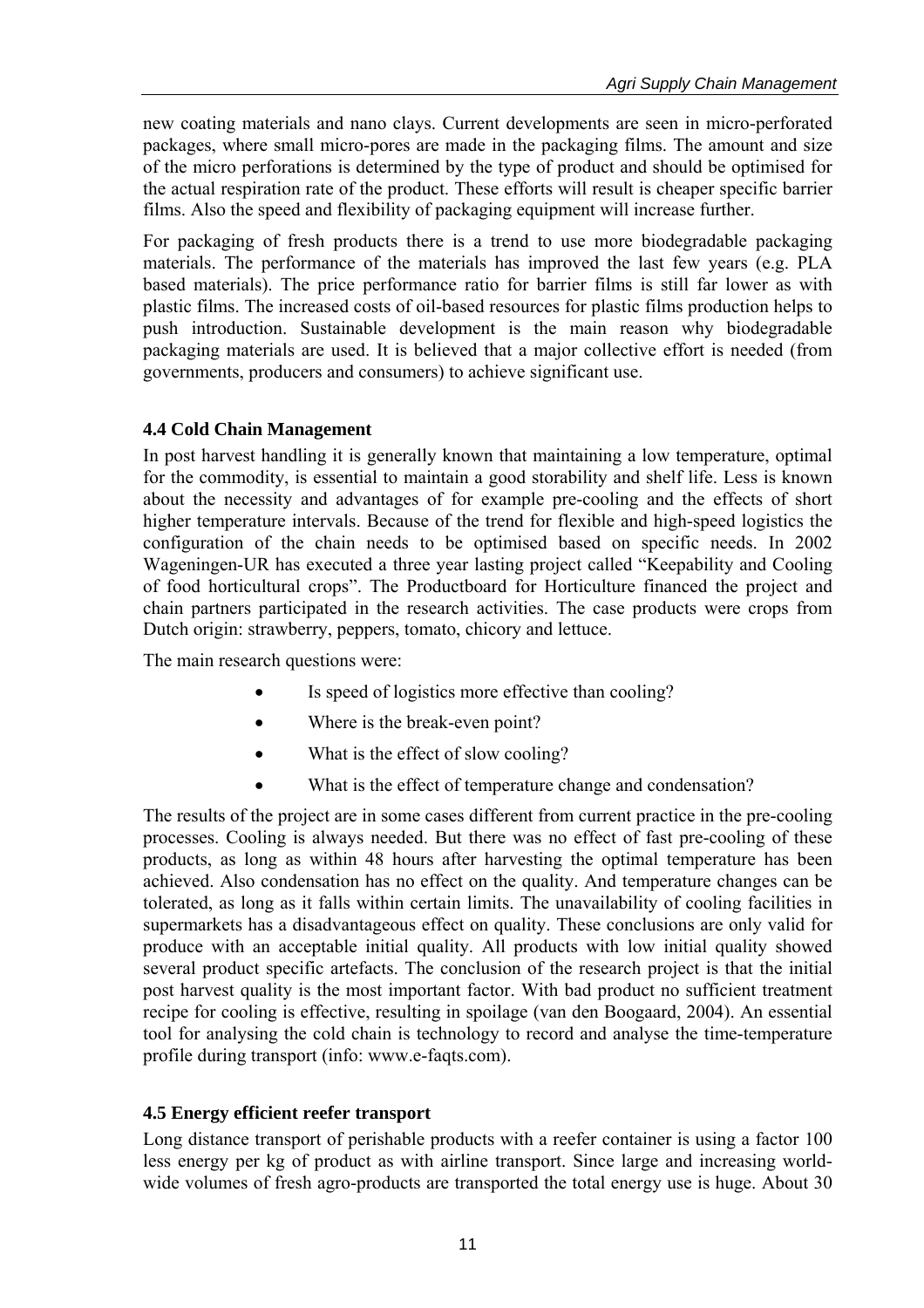Million tonnes of agro-food products were transported in sea containers in 2000. Energy consumption used for climate conditioning of sea containers is often higher than needed for the quality control of the product. The project Quest started in 2000 and aimed at development of a new agro-container concept with reduced energy use and optimisation of product quality. One of the products developed in the project is the "Quest regular" control system, developed to reduce power consumption of reefer containers. The Quest Regular concept was tested in a real-life shipment of mangoes from Brazil to the Netherlands in December 2005. The test results were positive because it is demonstrated that the power consumption of mango shipping in reefer containers can be reduced to a high extend without any negative effect on product quality.

A second part of this project was to develop a "ripening on board" concept for climacteric products. One of the deliverables is a computer model that can be used to control the ripening of avocado, the case product used in this research project. Fruit ripening of avocado is strongly related to ethylene. The main control mechanism available to influence the ripening and prevent ethylene production is storage temperature. The ultimate control of the storage environment can be used to ripen avocados during transport, in such a way that a desired ripening stage is reached at the wished moment. The research showed that theoretically and technically the concept of "ripening on board" is possible. Some practical issues need to be solved and are subject to further research. A low-budget and easy-tooperate ethylene measurement system is under construction and being evaluated. Another aspect is the influence of the variability in the batch on the ripening process. It is expected that product already in climacteric phase will affect other individuals. But the use of temperatures higher than optimal to initiate ripening will enhance the variance (Tijskens et al. 2003).

## **4.6 Quality Measurement**

Initial post harvest quality of a product batch and the biological variation in the batch are considered to be the most important factors in the market potential of a crop. Determining the quality status of the product is of major importance to be able to take the right decisions. Quality of fresh produce is in general being measured with the help of biochemical, physiological, instrumental optical, electrochemical or mechanical equipment and human visual inspection methods. With these methods direct or indirect several intrinsic or extrinsic quality parameters can be measured. Some methods are invasive techniques and require the destruction of the product. Others, like human perception, are less objective. There has been extensive search and research for methods that can determine the initial quality that also can be used to predict post-harvest behaviour. Molecular diagnostics, based on genomics, is a potential candidate that can fulfil this requirement. Gene expression is related to the basic physiological processes, and therefore expresses the actual status of a product, given its genetic profile and including the history in environmental aspects. In the medical diagnostic research area this technology has been applied with the first successes being reported.

For assessment of initial quality of plant based products the "proof of concept" has been delivered for a few crops. For crops like carnation, iris, roses, apple and potato research has been done at Wageningen-UR to identify gene expression profiles that are indicative for a specific quality aspect. For carnation and iris the development stage of flowering has been selected as quality aspect. For roses the quality aspect of research was the sensitivity for botrytis infection during transport. For apples the optimal harvesting moment, and for potato the storability in relation to the sweetening processes. As an intermediate step cDNA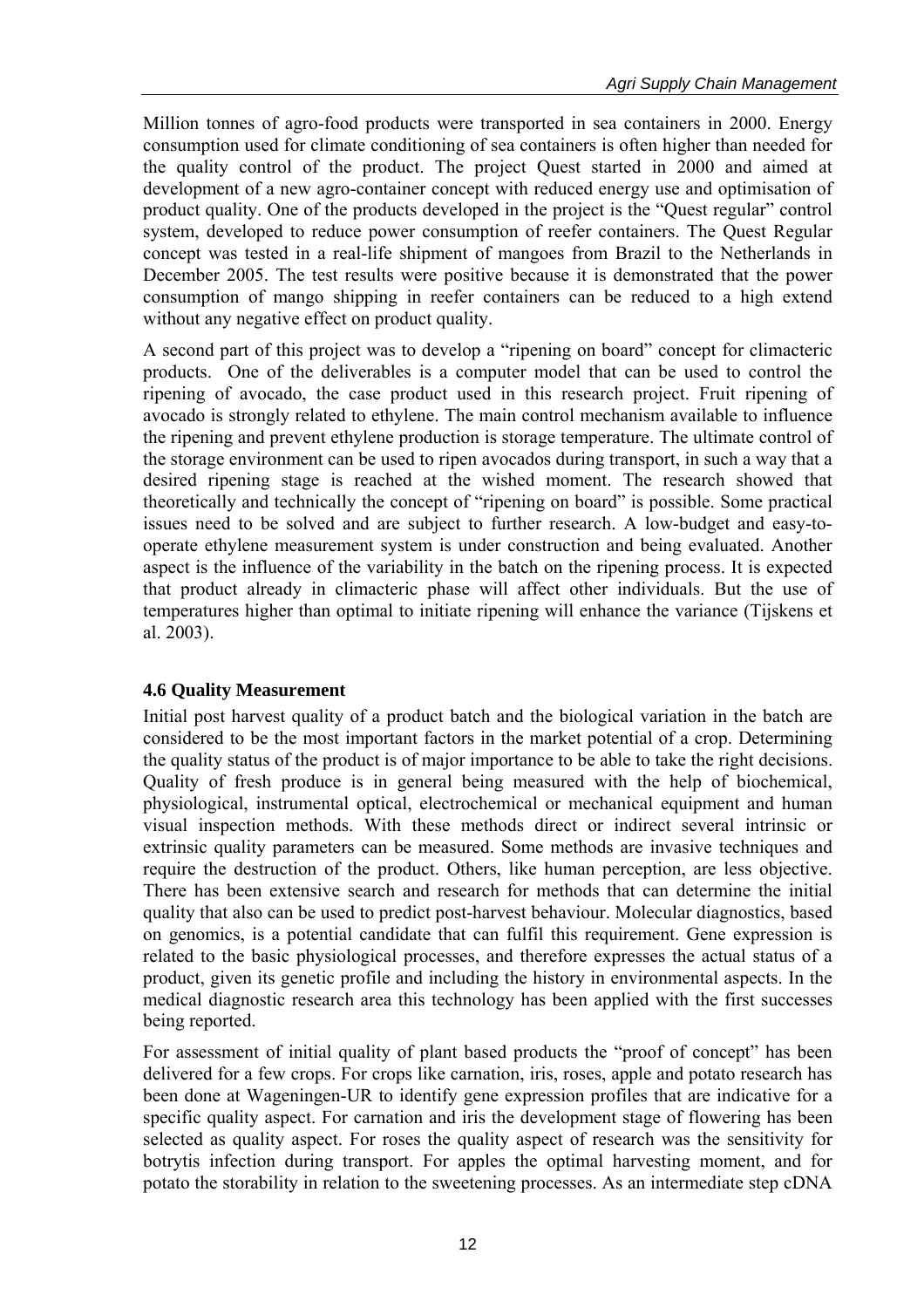microarray plots have been made to monitor the expressions of thousands of candidate genes. Using pattern recognition techniques from the bio-informatics area, for each product a subset of genes has been selected with the highest prediction scores for that specific quality aspect. A real-time PCR method has been used as platform for the diagnostic predictive tests. The results are very promising, in a way that for all crops a subset of genes could be found that could predict with acceptable accuracy the quality aspects. Further research and development will be done in the coming years to validate these findings and design an easy to use protocol and test method for practical applications.

# **5. Supply Chain Management**

### **5.1 Integral approach**

Several definitions for Supply Chain Management can be given. Here SCM is defined as the integrated planning, coordination, and control of all logistic business processes and activities in the supply chain to deliver superior consumer value at less cost to the supply chain as a whole while satisfying requirements of other stakeholders in the supply chain (e.g. the government or NGOs). SCM should result in the choice of a supply chain scenario, i.e., an internally consistent view on how a supply chain should look like in terms of production and distribution processes and their coordination. An essential product attribute in food chains is product quality. The way in which product quality is controlled and guaranteed in the supply chain, is considered of vital importance for supply chain performance. Apart from being a performance measure of its own, product quality is directly related to other food attributes like integrity and safety. Furthermore, product quality is tightly coupled to logistical decisions, because the use of specific resources at specific environmental conditions in processing and distributing steps influences product quality. In fact one of the keys to food SCM is an integrative view on logistics and product quality (van der Vorst, 2005).

#### **5.2 The role of modelling and simulation tools**

Simulation tools are often used for supporting decision-making on supply chain (re)design, building on their inherent modelling flexibility. However, food supply chains set some specific requirements to simulation models. To address these demands a new discrete event simulation environment called ALADIN (Agro-Logistics Analysis and Design INstrument) has been developed. It is based on a generic modelling framework that offers the analyst guidance in modelling, and provides model transparency to problem owners. An essential feature of the new tool concerns the integration of reusable process building blocks and quality decay models (van der Vorst, 2005).

The models describing (a) quality aspect(s) in relation to its process and distribution chain are so-called quality decay models (QDM). These models incorporate all variation that can occur, i.e. variation in initial quality due to seasonal variations, variation in process conditions, etc. The developed models must be able to incorporate these sources. An example is the model to predict the shelf-life of fresh-cut vegetables. With this model insight can be gained into the role of condensation and micro-perforations in quality decay of minimally processed vegetables (Top, 2005).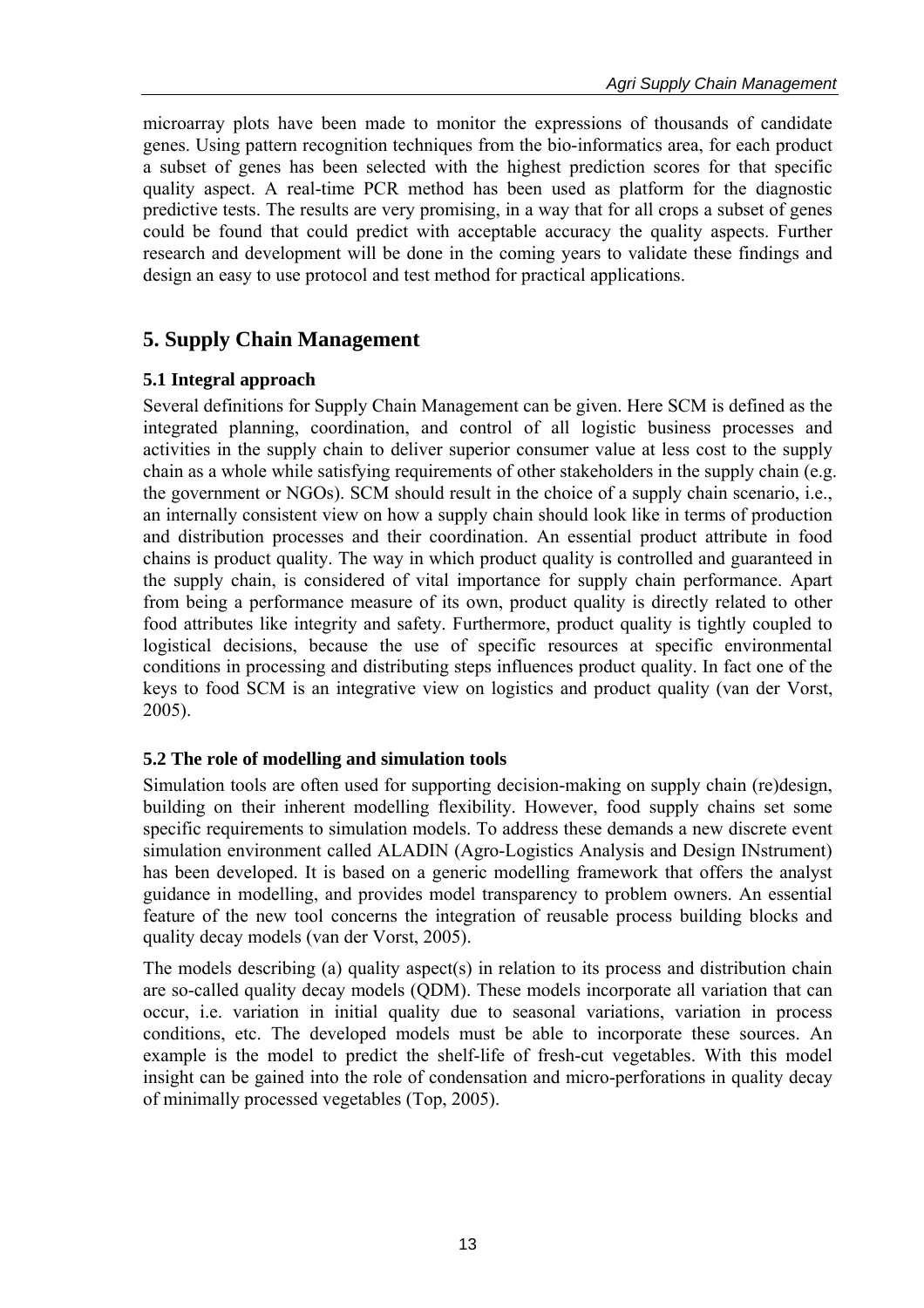## **5.3 Certification systems and protocols**

Certification systems and the use of protocols are important for operational management of the production and supply chain. QACCP (Quality Analysis of Critical Control Points) is a – at this moment still theoretical – system approach to visualize the effects of chain processes on the quality of products and make it useful for decision making. With the help of concrete tools and instruments, in which practical knowledge and scientific models are combined, critical decision points are made visual, the band width set at a specific point, and the effects of possible corrective actions determined. Based on a QACCP analysis decisions can be taken to optimise a chain process, redesign a configuration or reallocate different product streams in the chain. The idea of QACCP is not yet formalised into rules like HACCP is; it is still under investigation. Its purpose is to show quantitatively via Quality Decay Models which factors have an effect on food quality attributes for each element in the food chain (van Boekel, 2005).

# **5.4 Integral project cases**

Fruitful is an example of an integral international supply chain project with multiple goals. The objective of Fruitful was to study the possibilities for investments in an integrative supply chain information system. With the assumption that enhancement of information exchange improves logistic performance and fruit quality. Partners in the project came from South Africa and the Netherlands with participation from industry (Capespan, FTK, Hagé, Seabrex, Seatreade, e.o.); knowledge institutes (Wageningen-UR, TNO, CSIR) and other stakeholders (Klict, Ministry of Agriculture, e.o). The project started in August 2001 and continued until October 2002. The project's aim was to identify promising opportunities for improvement of the supply chain for fruit from South Africa to the Netherlands using a participative approach, in a setting where all the key actors in the chain are represented. Pilot consortia were set up for grapes, citrus, avocado and mango. Some results and conclusions from the project were:

- Pilot partners agree on importance of the usage of standard codes
- Codes must be maintained by a authorized third party
- Electronic booking gives advantages
- Better understanding of each others functions within the chain
- First steps have been made towards more integrated information exchange

A project that has just started in 2006 is the ISAFRUIT project. ISAFRUIT is an integrated research project funded by EU under the Framework 6 programme. The total activity amounts to more than 21 million  $\epsilon$ . Both research institutes and private companies also fund part of the activities. 40 universities and research institutes and 20 companies are partners in the integrated project. The partners come from 17 countries, including two research institutes from developing countries, and 21 SME's.

The idea of ISAFRUIT is to fulfil the consumer needs and expectations and increase fruit consumption through consumer satisfaction. Awareness of the health effects of fruit may be a driving force for the consumer. Thus consumer-linked sciences are the starting point of ISAFRUIT giving input to the other RTD activities. Research on human health and fruit consumption is part of the project. Activities on quality and health effects of fresh and processed fruit shall stimulate consumer interest in a wider range of healthy products.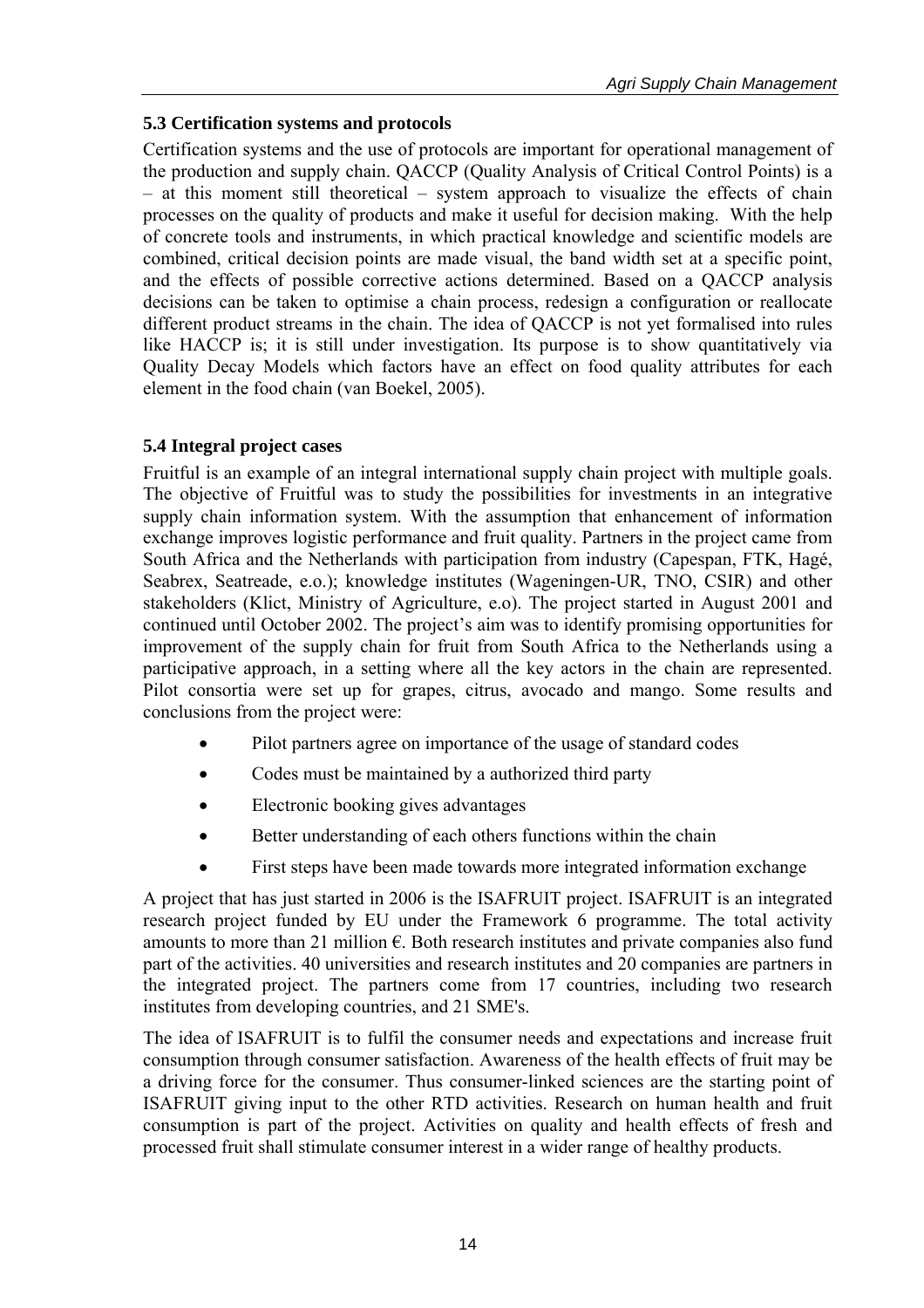Sustainable chain management and production methods including organic production are addressed by a number of work packages dealing with the post harvest and pre harvest quality of the fruit in the supply chain. The goal is to stimulate the availability of a wider range of fruit and fruit products from sustainable production on the market (www.isafruit.org).

# **6. Conclusions or Recommendations**

The European market offers plenty of opportunities for Asian fruits. It is a competitive market with high requirements regarding safety and quality of the products. Understanding the market and its consumers and building up business relations are basic requirements. Fruit consumption could benefit from the current consumer trends because consumption fits in a healthy lifestyle. The growth in sustainable and fair trade products is an opportunity that could still be further exploited. In banana import a positive track record has been build and this could serve as an example for other commodities. The real challenge is to build up partnerships with importing companies to innovate and create added-value products and concepts: convenient, easy-to-use products. To be distinctive other attributes are also important, like sustainability, efficiency, pricing, flexibility, diversity, consistency, marketing and branding. The key to be successful will however be driven by the capacity to establish seamless partnerships that serve customers.

In setting up an efficient and robust supply chain, the use of the latest technology, knowledge and protocols in post-harvest can be important. In the research and development in post-harvest technology several new concepts and innovative technologies are being explored. In for example the areas of long time storage, packaging concepts, cold chain management, controlled ripening and quality measurement several innovation projects are running. An integral supply chain management approach is essential to develop robust solutions. Simulation tools using quality decay models and knowledge management systems are powerful exploration and scenario analysis tools. In the scenario analysis the use of the standard and state-of-the-art post harvest technologies can be simulated and performance indicators can be compared. Performance indicators like costs, shelf life and sustainability can be determined for each supply chain scenario. Certification systems and the use of protocols are important for operational management of the production and supply chain. New certification systems are being developed, like QACCP, to ensure quality throughout the entire chain.

Entrepreneurship and finding a business strategy are crucial aspects in being successful in setting up an export chain. Selecting the right partners in the chain and build up a network of relevant stakeholders are important factors. Depending on the stage of development and business strategy different types of information and knowledge could be needed to take the right decisions. Besides the actors in the chain relevant knowledge can be found at government institutions and knowledge institutions. Our food system has more and more a global orientation. The trend in research and development is that it is moving towards a more open global network system. It is important however that the arenas will be created to build and strengthen networks for communication and interaction between the different actors.